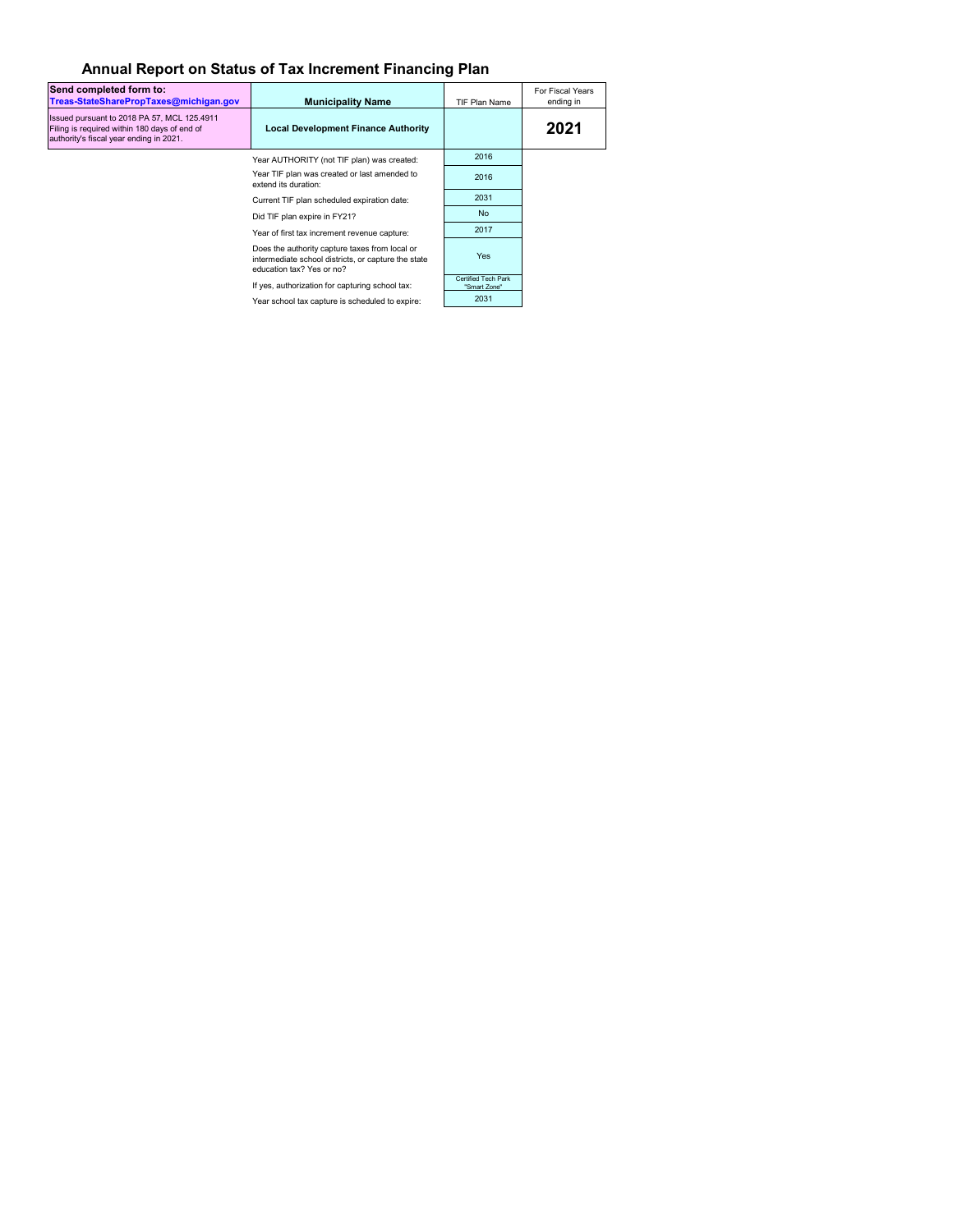| <b>Revenue:</b>                                    | Tax Increment Revenue                                                     |                    | \$            | 271,225 |
|----------------------------------------------------|---------------------------------------------------------------------------|--------------------|---------------|---------|
|                                                    | Property taxes - from DDA levy                                            |                    | \$            | 5,792   |
|                                                    | Interest                                                                  |                    | \$            | 1,725   |
|                                                    | State reimbursement for PPT loss (Forms 5176 and 4650)                    |                    | \$            |         |
|                                                    | Other income (grants, fees, donations, etc.)                              |                    | \$            |         |
|                                                    | Total                                                                     |                    | \$            | 278,742 |
| <b>Tax Increment Revenues Received</b>             |                                                                           |                    |               |         |
|                                                    | <b>From counties</b>                                                      |                    | \$            | 31,439  |
|                                                    | From municipalities (city, twp, village)                                  |                    | \$            | 49,305  |
|                                                    | From libraries (if levied separately)                                     |                    | \$            | 8,373   |
|                                                    | From community colleges                                                   |                    | \$            |         |
|                                                    | From regional authorities (type name in next cell)                        | <b>DDA</b>         | \$            | 5,792   |
|                                                    | From regional authorities (type name in next cell) Holland Aquatic Cente  | $\hat{\mathbf{S}}$ |               | 4,201   |
|                                                    | From regional authorities (type name in next cell)Macatawa Area Expres \$ |                    |               | 2,220   |
|                                                    | From local school districts-operating                                     |                    | \$            | 104,471 |
|                                                    | From local school districts-debt                                          |                    | \$            |         |
|                                                    | From intermediate school districts                                        |                    | \$            | 36,423  |
|                                                    | From State Education Tax (SET)                                            |                    | \$            | 34,793  |
|                                                    | From state share of IFT and other specific taxes (school taxes)           |                    | $\mathsf{\$}$ |         |
|                                                    | <b>Total</b>                                                              |                    | \$            | 277,017 |
|                                                    |                                                                           |                    |               |         |
| <b>Expenditures</b>                                | Legal                                                                     | \$                 |               | 248     |
|                                                    | Audit                                                                     | \$                 |               | 1,000   |
|                                                    | <b>Accounting Services</b>                                                | \$                 |               | 3,300   |
|                                                    | Infrastructure Development - City                                         |                    | \$            | 10,495  |
|                                                    | Infrastructure Development - Township                                     | \$                 |               | 2,568   |
|                                                    | <b>Management Services</b>                                                | \$                 |               | 75,000  |
|                                                    | Entrepreneurial Programming / Marketing Events                            |                    | \$            | 38,263  |
|                                                    | <b>DDA Services</b>                                                       | \$                 |               | 7,600   |
|                                                    | Liability Insurance                                                       | \$                 |               | 1,695   |
|                                                    | <b>Building Lease</b>                                                     |                    | \$            | 3,600   |
|                                                    | A&E Engineering                                                           |                    | \$            | 8,000   |
| Transfers to other municipal fund (list fund name) |                                                                           |                    | \$            |         |
| Transfers to other municipal fund (list fund name) |                                                                           |                    | \$            |         |
|                                                    | Transfers to General Fund                                                 |                    | \$            |         |
|                                                    | Total                                                                     |                    | \$            | 151,769 |
| <b>Outstanding non-bonded Indebtedness</b>         | Principal                                                                 |                    | \$            |         |
|                                                    | Interest                                                                  |                    | \$            |         |
| <b>Outstanding bonded Indebtedness</b>             | Principal                                                                 |                    | \$            |         |
|                                                    | Interest                                                                  |                    | \$            |         |
|                                                    | <b>Total</b>                                                              |                    | S             |         |
|                                                    |                                                                           |                    |               |         |
| <b>Bond Reserve Fund Balance</b>                   |                                                                           |                    | \$            |         |